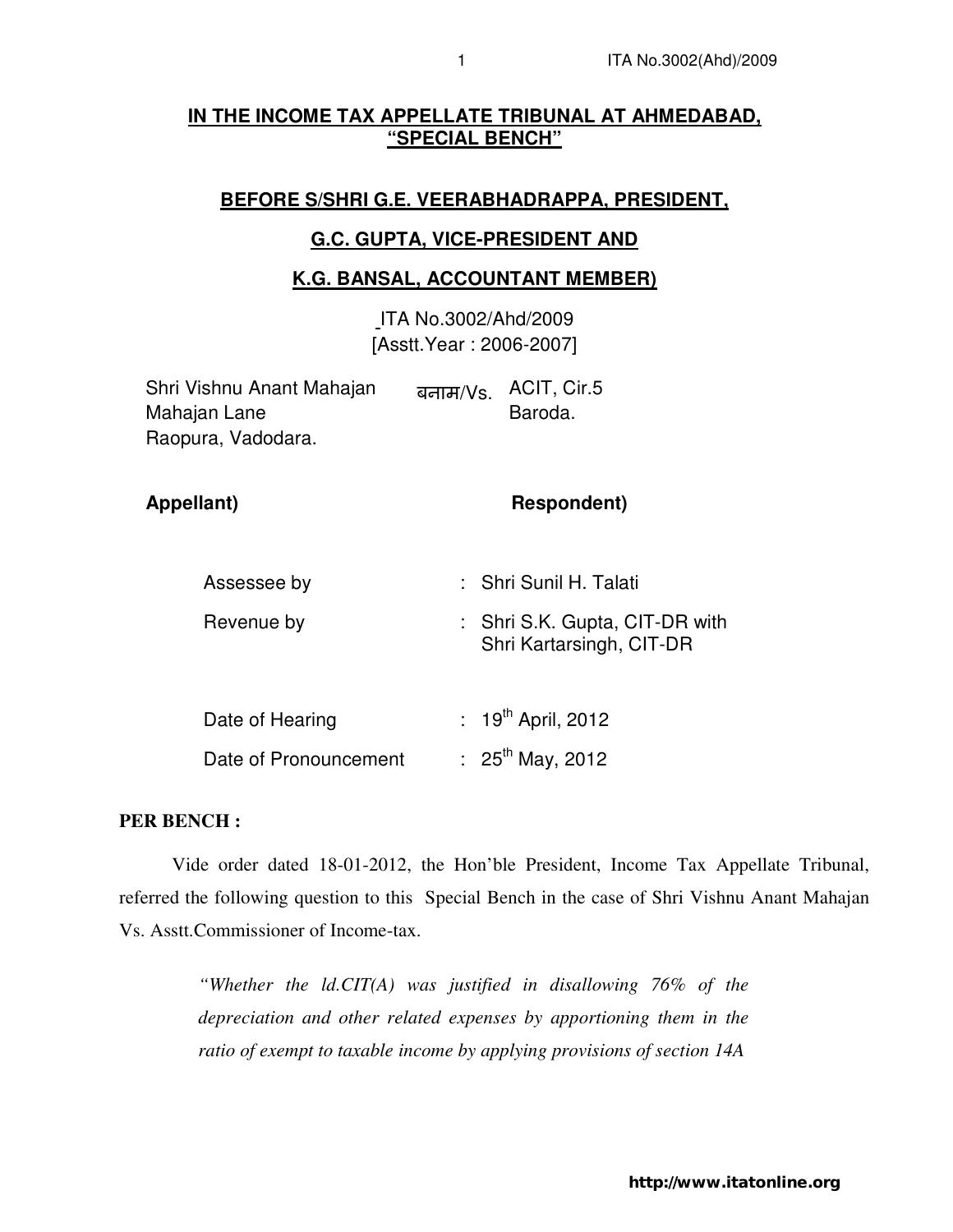*of the Act on the share income from the firm which is exempt from tax u/s.10(2A) of the Act ?"* 

2. The assessee is an individual and derives income by way of share of profit from the firm of M/s.Mahajan & Amar Doshi, capital gains, interest, dividend and house property. The findings of the AO are that the assessee is a separate and distinct legal entity from the partnership firm. Although, the assessee is the legal owner of the motor car, but that does mean that the expenditure so incurred is for earning the business income. The earning of other incomes apart from share in the partnership firm does not advance the case of the assessee regarding the claim of the expenditure. The assessee has also disallowed *suo motu*  $1/10<sup>th</sup>$  of depreciation allowance which indicates that the asset has been used for personal purpose.

2.1 The learned CIT(A) considered the facts of the case and rival submissions. His interpretation about the view of the AO is that the expenses and depreciation allowance do not pertain to the assessee as an individual, but pertain to the partnership firm in which he is a partner. The share income from the firm is not to be included in the total income of the assessee by dint of provision contained in Section 10(2A). Therefore, the provision contained in Section 14A regarding "expenditure incurred in relation to income not included in total income" becomes applicable. The assessee derives 76% of professional income as share from the firm and the balance amount by way of remuneration and interest income from the firm. He, therefore, allocated the expenses to the income not includible under Section 10(2A). Thus, the business income by way of remuneration and interest from the firm has been taxed in the hands of the assessee under section  $28(v)$  after allowing 24% of the expenditure. Thus, 76% of the expenditure has been disallowed.

2.2 Before proceeding with determination of the main issue, it may be mentioned that the learned CIT-DR submitted that the basic finding of the AO is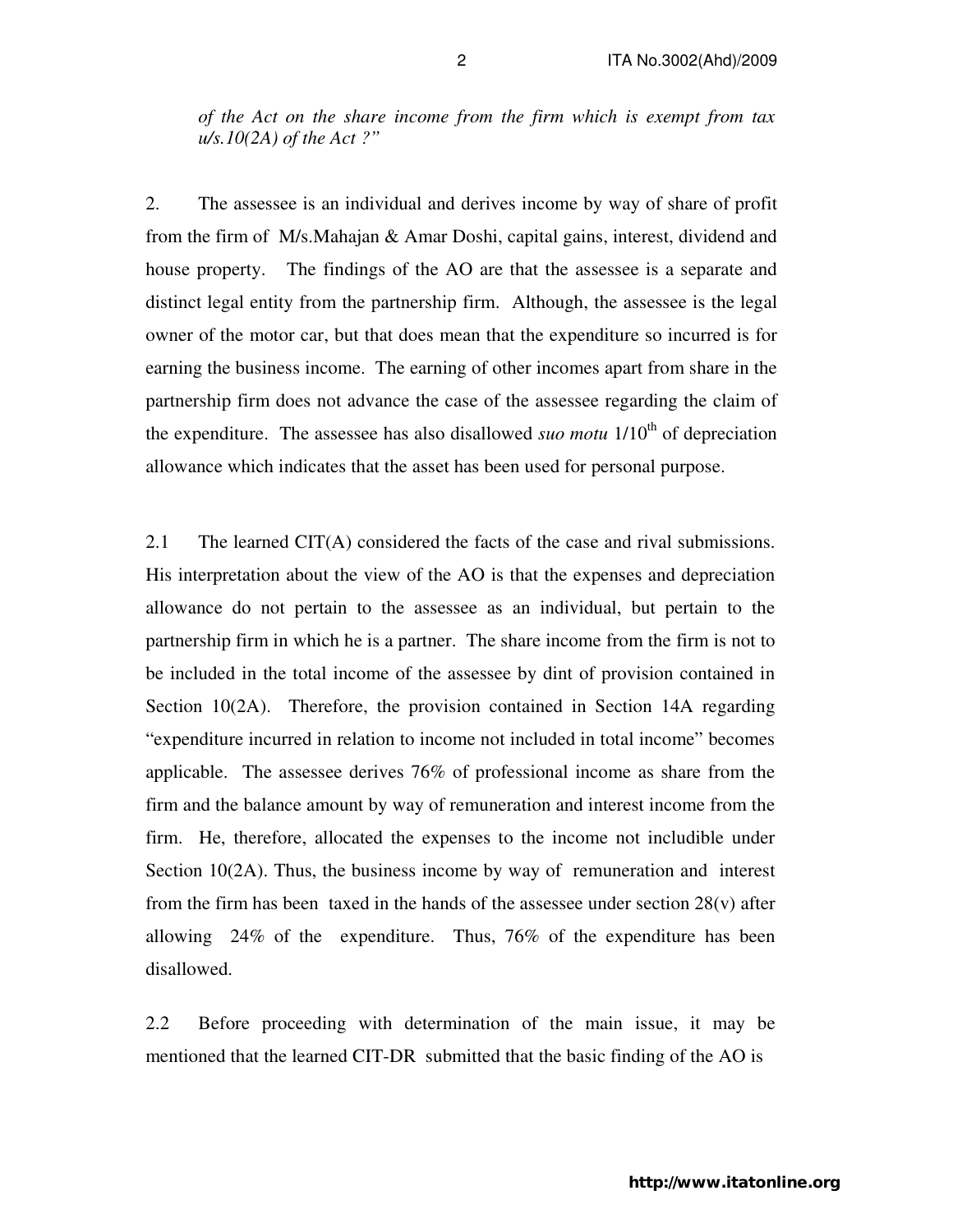that the expenditure does not pertain to the assessee. The learned CIT-DR has not furnished any finding on this issue, but he has proceeded straight away to examine admissibility of the expenditure and its disallowance under section 14A. We are of the view that this question can be decided by the Division Bench. Therefore, we proceed to determine-whether, the expenditure incurred by the assessee, a partner in a firm, is entitled to claim expenditure incurred on motor car even if the whole or part of the income from the firm is not includible in his total income under section 10(2A) of the Act?

3. Before us, the learned counsel for the assessee submits that a firm is a compendium name of all the partners who join together for conducting a business or a profession, share its profits and act as agent of one another. This concept has been incorporated in the Act as "firm", "partners" and "partnership" have been assigned under Section 2(23) of the Act the same meaning as assigned to them under the Indian Partnership Act, 1932. Although the definition of the term "person" includes within its ambit an individual and a firm also under Section 2(31), but the provision contained in section 2(23) should not be lost sight of while interpreting section 14A.

3.1 He further submits that the issue of disallowance of the expenditure incurred by a partner has been discussed directly in a number of cases, which support the aforesaid contention. In this connection, reference is made to the decision on 'C' Bench of Mumbai Tribunal in the case of Shri Sudhir Kapadia, ITA No.7883/Mum/2003 for A.Y.2001-2002 dated 26-2-2007, a copy of which has been placed on record. The facts are that the assessee was a Chartered Accountant and a partner in a firm of Chartered Accountants. In his computation of income deduction of Rs.3,95,500/- was claimed in respect of expenditure incurred on motor car and depreciation allowance thereon. The AO applied the provision contained in Section 14A since the share was not includible in the total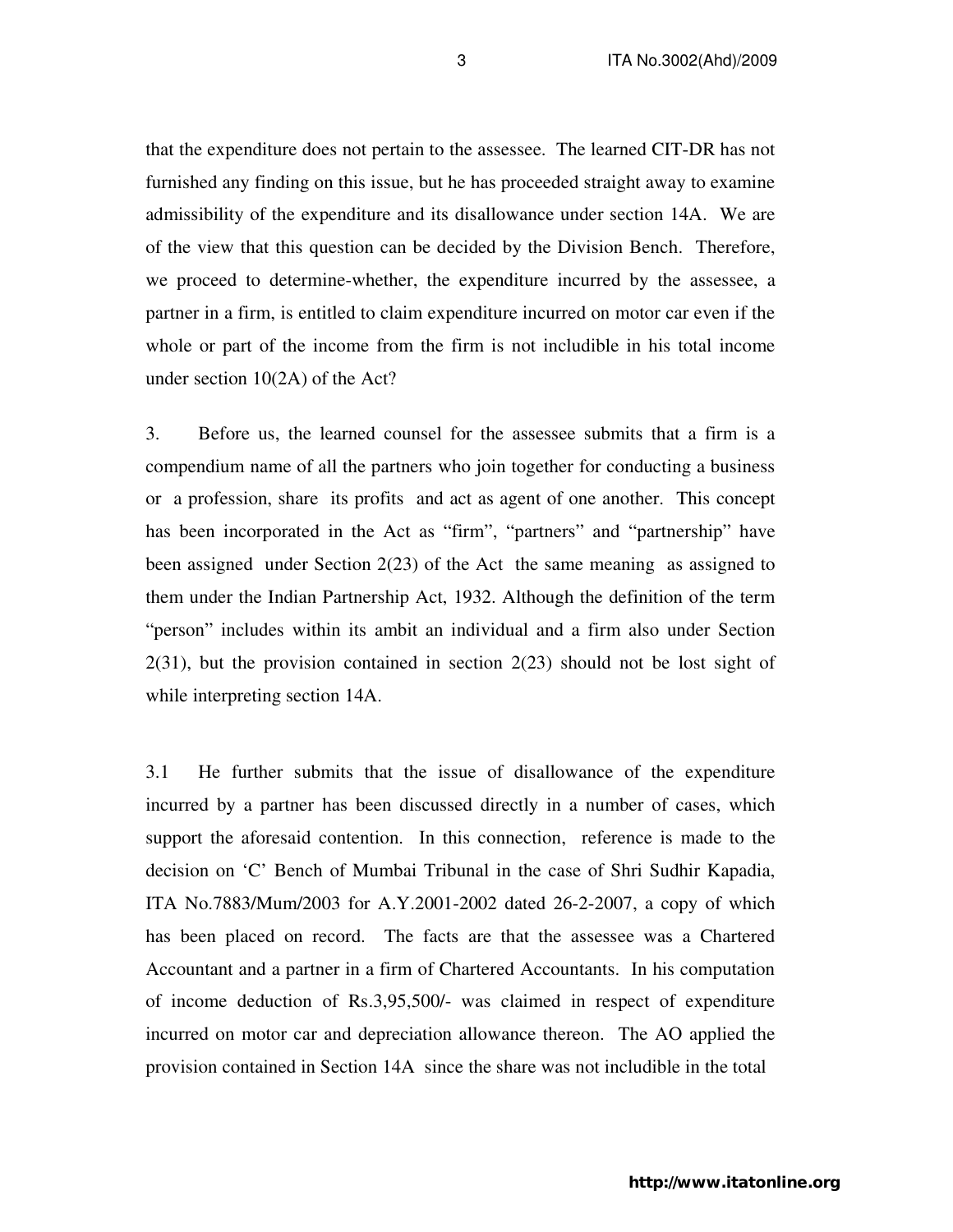income under Section 10(2A). Consequently he disallowed certain amount from the overall expenditure which was attributed to the earning of share income. The Tribunal came to the conclusion that it will not be feasible to hold that share income in the hands of the partner is altogether tax free income. The share has suffered tax in the hands of the firm. Section  $10(2A)$  has been introduced to avoid double taxation of the same income, once in the hands of the firm and then in the hands of the partner. This view is fortified by the fact that any partner in the firm is not allowed to claim any conveyance expenditure from the firm as provided in the partnership deed. Further, it is submitted that this case has been followed by 'H' Bench of the Mumbai Tribunal in the case of Hitesh D. Gajaria, in ITA No.983/Mum/2007 for A.Y.2003-2004 dated 14.11.2008, a copy of which has been placed on record. It is also submitted that there is a contrary decision rendered by the 'H' Bench of the Mumbai Tribunal in the case of Hoshang D. Nanavati Vs. ACIT, in ITA No.3567/Mum/2007 for A.Y.2003-2004 dated 18-3- 2011, a copy of which has been placed on record. The learned counsel for the assessee in that case argued that there is a cleavage of opinion amongst coordinate Benches and looking to the smallness of the tax effect, he would not like to carry the matter to Special Bench, although, he is firmly of the view that the assessee deserves to succeed on this issue. It was further argued that in any case, the depreciation allowance is not an expenditure and therefore, this allowance is not covered at all under Section 14A. The Tribunal mentioned that what can be disallowed under Section 14A is only expenditure incurred and not any allowance admissible to an assessee. Therefore, the depreciation allowance cannot be made a subject matter of disallowance under Section 14A. The expenditure incurred by the assessee is in the nature of business expenditure, which requires to be apportioned between the income included in the total income and not included in the total income. Thus, a proportionate disallowance was upheld with a remark that the decision is rendered on peculiar facts of the case. The case of the ld.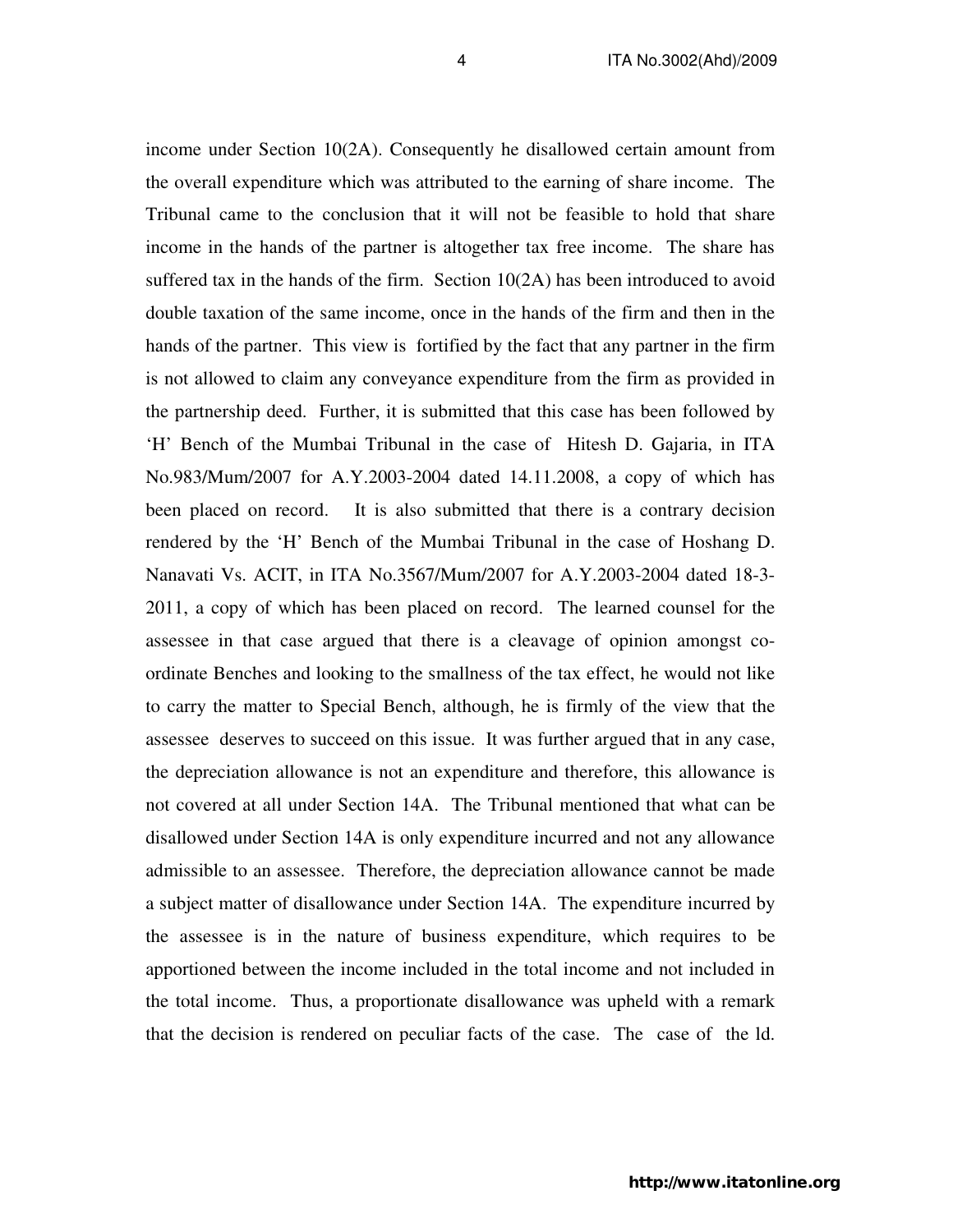counsel is that since the question has been decided on the basis of concession by the ld. counsel for the assessee, it may be ignored.

3.2. Similar issue also came before the Tribunal in the case of Dhamasingh M. Popat, Vs. ACIT, (2010) 127 TTJ 63 (Mum). The question before the Tribunal in that case was regarding the allowance of expenditure of Rs.10,70,864/- under Section 14A. The assessee was engaged in legal profession in the year under consideration. He received salary of Rs.13,26,000/- from the partnership firm and share of profit of Rs.40,25,000/. Against this income, he claimed expenditure of Rs.14,27,819/- leading to income of Rs.39,23,180/-. Out of this income, share of profit of Rs.40,25,600/- was excluded under Section 10(2A) and thus, the loss of Rs,1,01,819/- was computed. The major portion of the expenditure was incurred on conference, seminar and court assignment abroad. The salary income from the partnership firm was assessable as business income under Section  $28(v)$ . The Tribunal considered a number of decisions while deciding this case. We think it proper at this stage to discuss those cases which have been dealt with before us.

3.3 In the case of CIT Vs. A.W. Figgies & Co.,  $(1953)$  24 ITR 405 (SC), it is observed that change in the constitution of the firm does not amount to the succession of the business. Therefore, the technical view of the firm under the Partnership Act cannot be carried over to the I.T. Act. However, under the Partnership Act, a firm has not separate or distinct existence. Thus, it is argued before us that the business of the firm is the business of the partners. The income has been taxed in the hands of the firm. Therefore, it cannot be said that the share income received by the partner has not been subjected to tax or excluded from the total income under Section 10(2A). This provision is only a safeguard against double taxation of the same income in the hands of the firm and the assessee partners.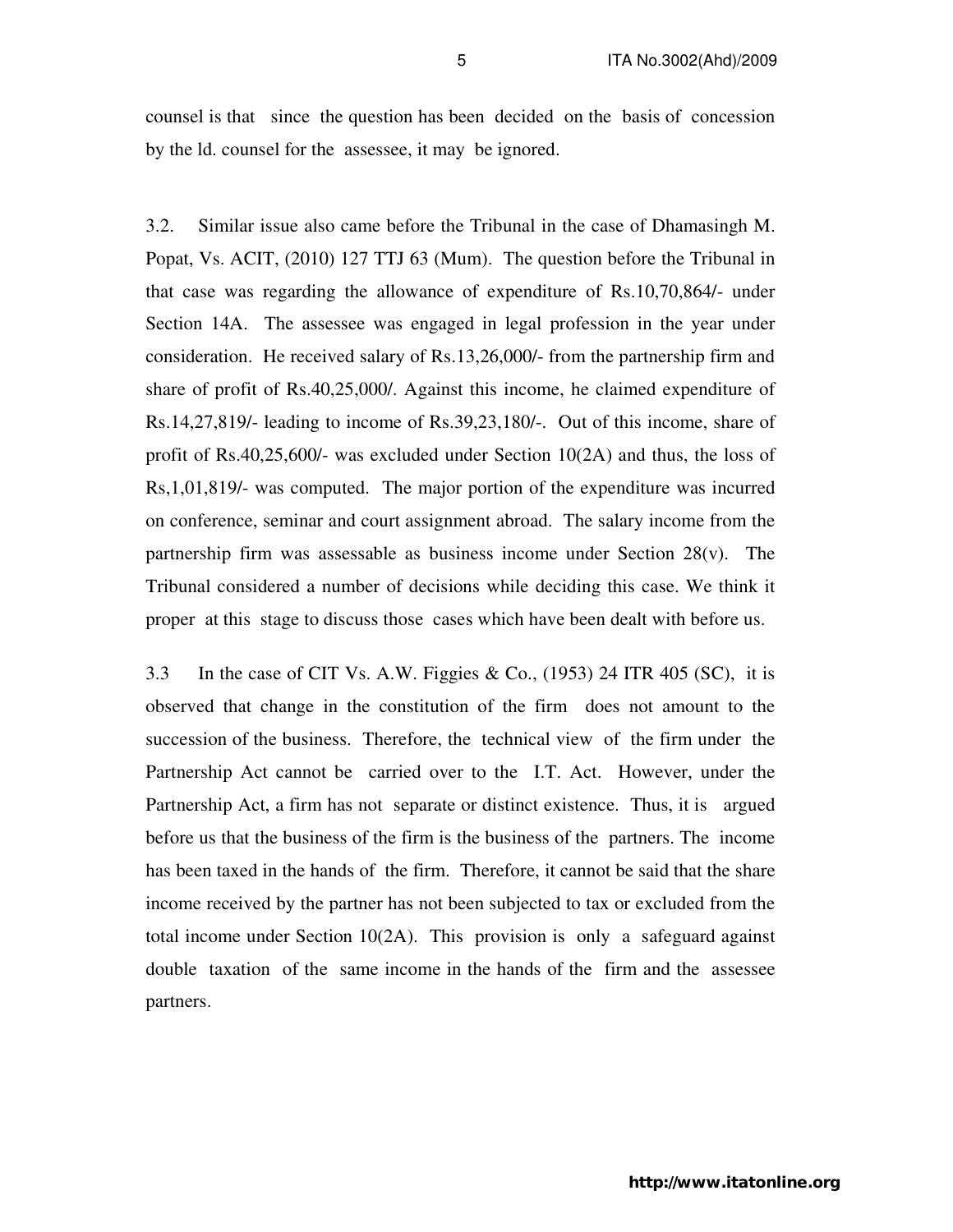3.4 In the case of Dulichand Laxminarayan Vs. CIT, (1956) 29 ITR 535(SC), it has been, *inter alia*, held that section 4 of 1932 Act contemplates only the nature of the entity and whether such an entity can enter into another partnership with any firm, HUF or individual. The general concept is that the firm is not an entity or a person in law, but is merely an association of individuals. Therefore, the registration cannot be granted to a partnership purporting to be one between three firms, a Hindu undivided family and an individual as a firm under Section 26A of the 1922 Act. On the basis of this decision, it is urged before us that since a partnership firm is not a person under general law, it cannot enter into a partnership with any one else. The partnership is a compendium name of the partners. Therefore, income earned through its business by the partners gets taxed in the hands of the firm under the IT Act.

3.5 In the case of Malabar Fisheries Co. Vs. CIT, 120 ITR 49 (SC) , it has, *inter alia,* been held that it is not correct to say that distribution of assets of a partnership firm leads to transfer of assets so as to attract the provision contained in section 155(5) of the Act. What the partners get are their shares in surplus which they already owned in the assets of the firm.

3.6 In the case of DCIT Vs. K. Kelukutty, 155 ITR 158 (SC), it has, *inter alia*, been held that essentially a firm consists of three elements  $-$  (a) persons, (b) a business carried on by all of them or any of them acting for all, and (c) an agreement between these persons to carry on such business and share its profits. It is permissible to say that an agreement creates or defines relation of partnership and, therefore, identifies the firm. If that conclusion be right, it is only a further step to hold that each partnership agreement between same persons may constitute a distinct and separate partnership. The question may have to be decided on the basis of facts of each case taking into account commonality of management,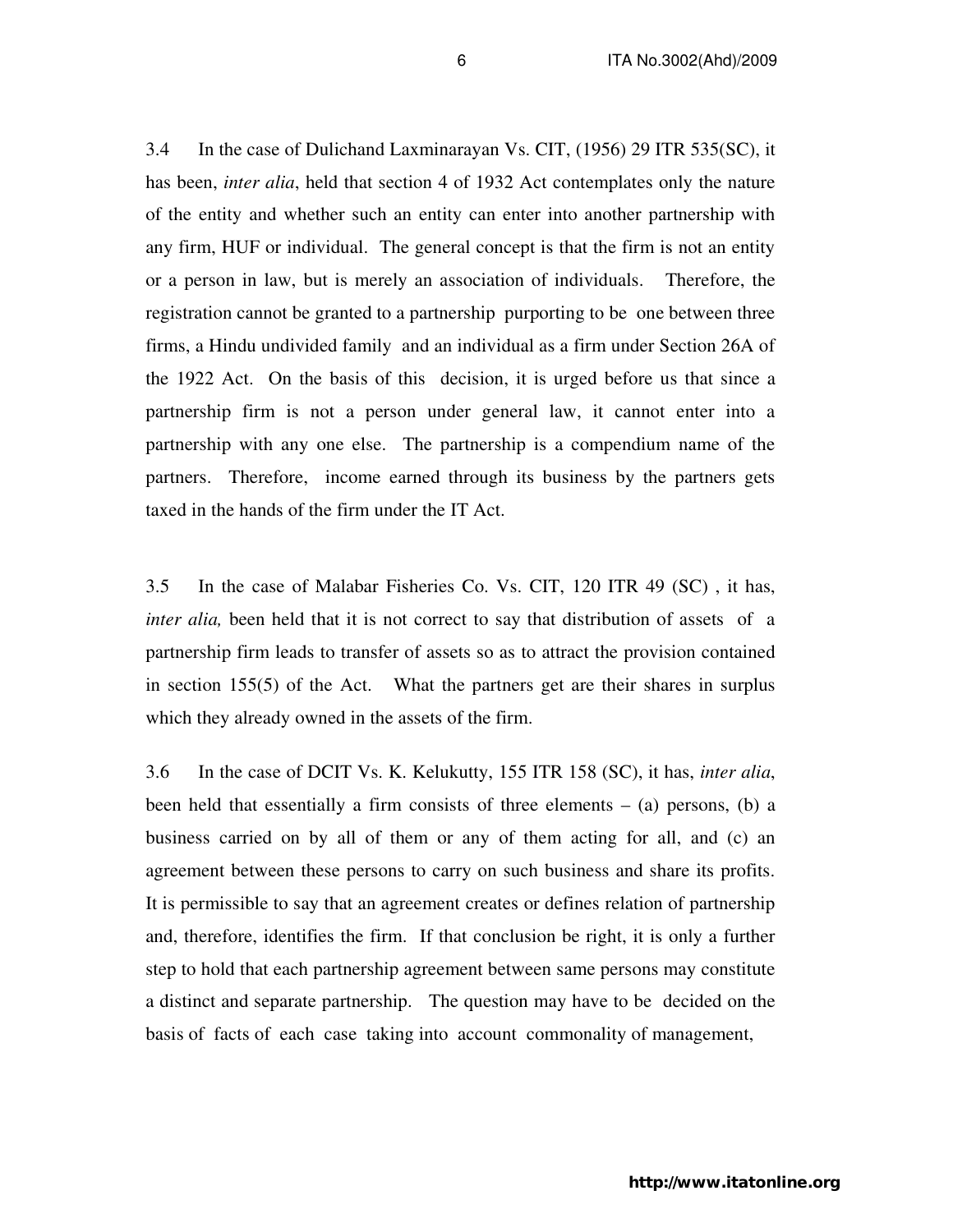interlacing of funds etc. But this does not mean that the firm is a distinct person, separate and apart from the partners.

3.7 In the case of Bist & Sons Vs. CIT, 116 ITR 131 (SC), the facts are that a HUF consisted of father and son. They were carrying on business of forest contractors. Due to total disruption of the family, the separated members constituted a firm and took over business as a running concern. The business of erstwhile HUF consisted of three trucks on which deprecation had been allowed and the WDV had come to NIL. The trucks were sold by the partnership firm. The court came to the conclusion that the depreciation allowed to the HUF was a step taken in the assessment of the HUF for determining its total income. That does not mean that the depreciation allowed to the HUF could be regarded as depreciation allowed to the partnership firm. Therefore, the sale proceeds realized by the firm was not taxable as balancing charge. It is urged before us that this case distinguishes between disrupted HUF and the firm subsequently constituted and not between a firm and its partners.

3.8 In the case of CIT Vs. Chase Trading Co., 236 ITR 665 (Bom), it has, i*nter alia,* been held that under the Act, the partnership firm is an assessable entity. In the course of its business, the firm may borrow or lend from or to its partners, sell or purchase goods and other assets. These are commercial transactions. Such transactions would not be amenable to the principle that one cannot trade with oneself. It is urged that this case recognizes the transaction of a firm with its partners, but in so far as the business of the firm itself is concerned, the same is jointly carried out by the partners and its profits belong to the partners.

3.9 On the basis of aforesaid discussion, it is argued that the Tribunal erred in coming to the conclusion in the case of Dharmasingh M. Popat that the scheme of assessment as applicable from A.Y.1993-1994 is not merely procedural, but also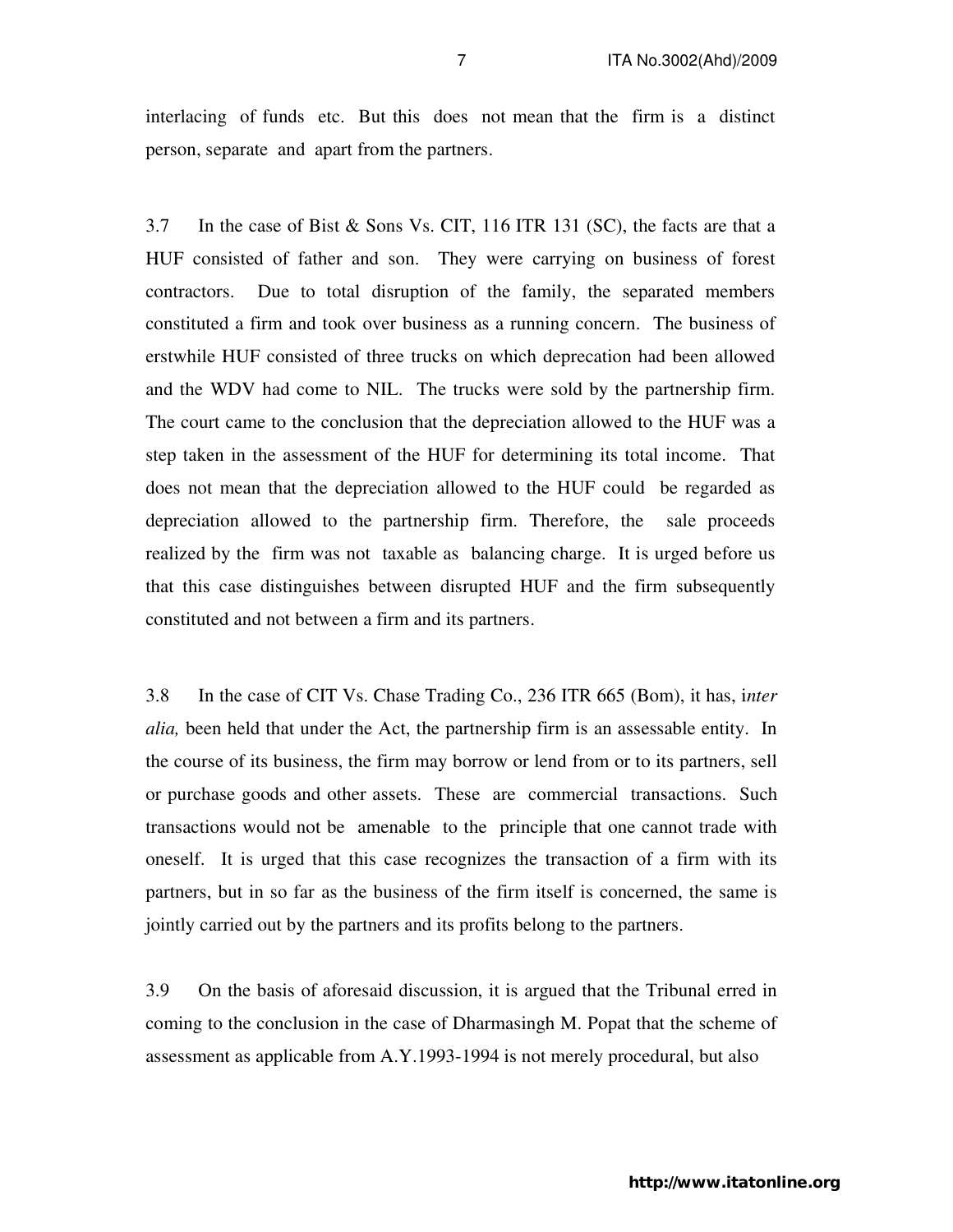includes the computation of income of partnership firm as well as its partners. In this very connection, reliance is placed on Board circular no.636 dated 31-8-92, 198 ITR (St.) 1 wherein it is mentioned that change in the levy of tax on the firms has been undertaken to avoid double taxation, as it happened prior to the change. It is also urged that the decisions rendered in the case of limited companies regarding the applicability of section 14A, will not be applicable in respect of assessment of the partnership firm, as one cannot equate partners with shareholders and the firm does not have any legal *persona* as it is merely a compendium name of all the partners. Thus, the share income received by a partner from the firm cannot be said to be an income which has been excluded from the total income. It has also been submitted that irrespective of rates of tax, there will be no loss to the Revenue, if the expenditure is allowed in the case of the partner or in the case of firm.

4. In reply, the learned DR submits that motor car has not been used by the assessee for his business. It may have been used for the purpose of business of the firm. Therefore, as such, there is no question of allowing the expenditure in the hands of the assessee. It is further submitted that earlier a partnership firm was assessed at concessional rate of tax. The profit of the firm after deduction of tax payable by it was distributed amongst the partners as per the partnership deed, and the partners were liable to pay tax on such income allocated to them at normal rates. It was this double taxation, for which the scheme of taxation was changed. The Board Circular is relevant only in this context. Now, the firm is allowed to deduct salary and interest paid to the partners as provided under Section 40(b) of the Act and the balance amount is taxed in the hands of the firm at a flat rate. The salary and interest allocated to the partners are taxed as business income under Section  $28(v)$  in the hands of the partners at normal rates applicable to them. This shows that under the Act, the firm and the partners are treated separately, which also flows from the definition of term "person" in section 2(31). Therefore, the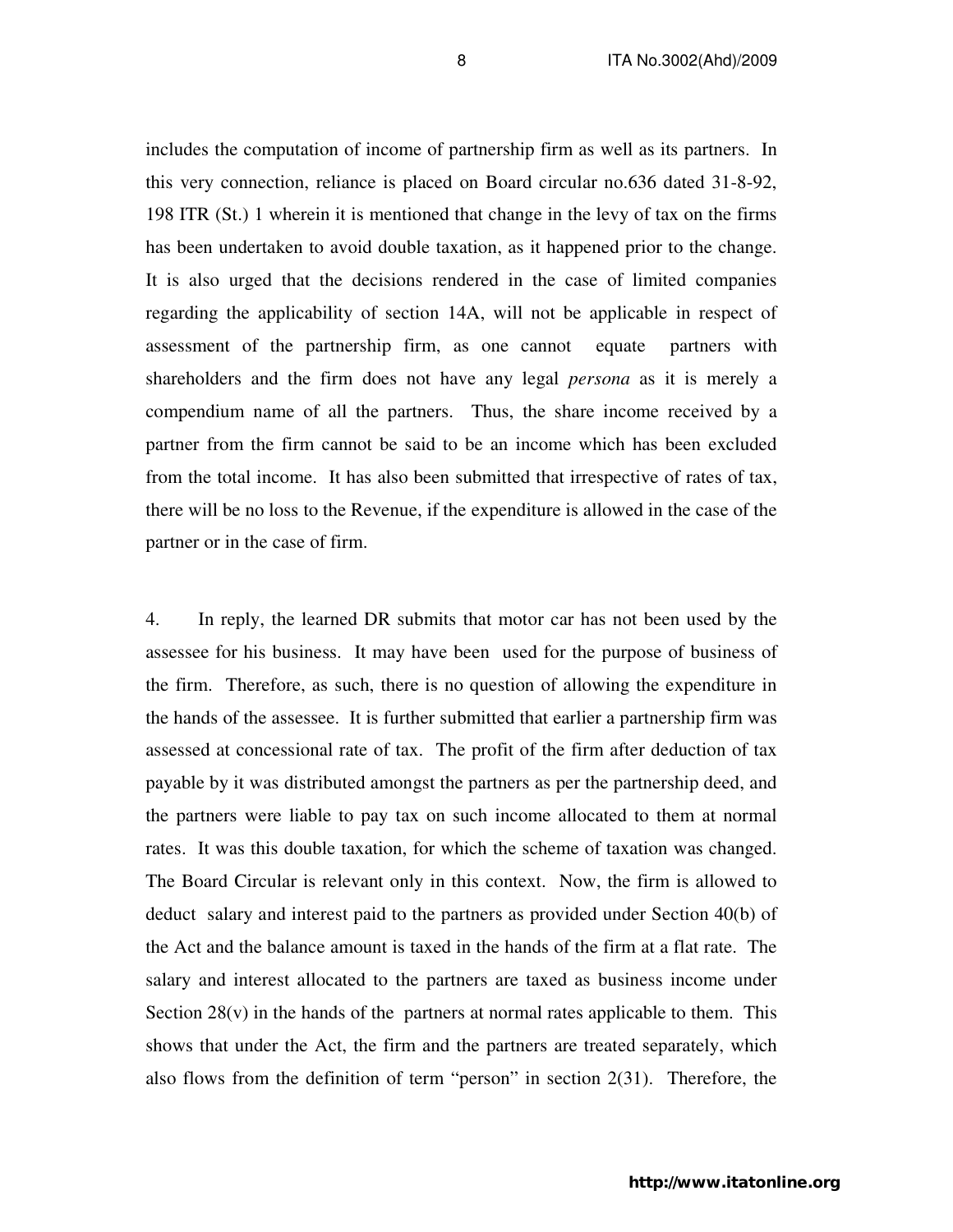concepts under the Act and under the Partnership Act are different. Thus, in effect the arguments of the learned CIT-DR is that while a firm is a transparent vehicle under the Partnership Act, it is a translucent vehicle under the I.T. Act, the reason being that two are taxed on their separate incomes and what is taxed in the hands of the firm is not further taxed in the hands of the partners.

4.1 He referred to various decisions considered in the case of Dharmasingh M. Popat. The case of S.G.Investments & Industries Ltd., 89 ITD 44 (Kol) is distinguishable in the sense that it deals with a limited company. Such is also the case of Primer Conslidated Capital trust (I) Ltd., 4 SOT 793 (Mum).

4.2 In the case of Phiroze H. Kudianawala, 113 ITR 873 (Bom) the facts are that the assessee, a partner in a firm of architects, incurred certain expenses. The agreement provided that certain expenses will be incurred by partners. The Court held that if business expediency is proved, a partner could claim expenses incurred by him for earning share income. This decision has been distinguished on the ground that it relates to the period when share income was taxable in the hands of the partners and there was no provision corresponding to section 10(2A). The decision in the case of R.M. Chidambram Pillai, 106 ITR 292 (SC) is not really applicable to the facts of the case because it was held that the nature of income in the hands of the firm and partners remains the same. The decision in the case of A.W. Figgies  $\&$  Co. (supra) lays down that the change in the constitution of the firm does not lead to succession to business. This decision goes against the assessee. It has been mentioned in the decision that this view to a certain extent is a compromise between strict doctrine of English Common Law which refuses to see anything in the firm but a collective name for individuals carrying on business in partnership and the mercantile usage which recognizes the firm as a distinct person. However, the firm may only be a quasi corporation. The decision in the cased of Dulichand Laxminarayan merely lays down that a firm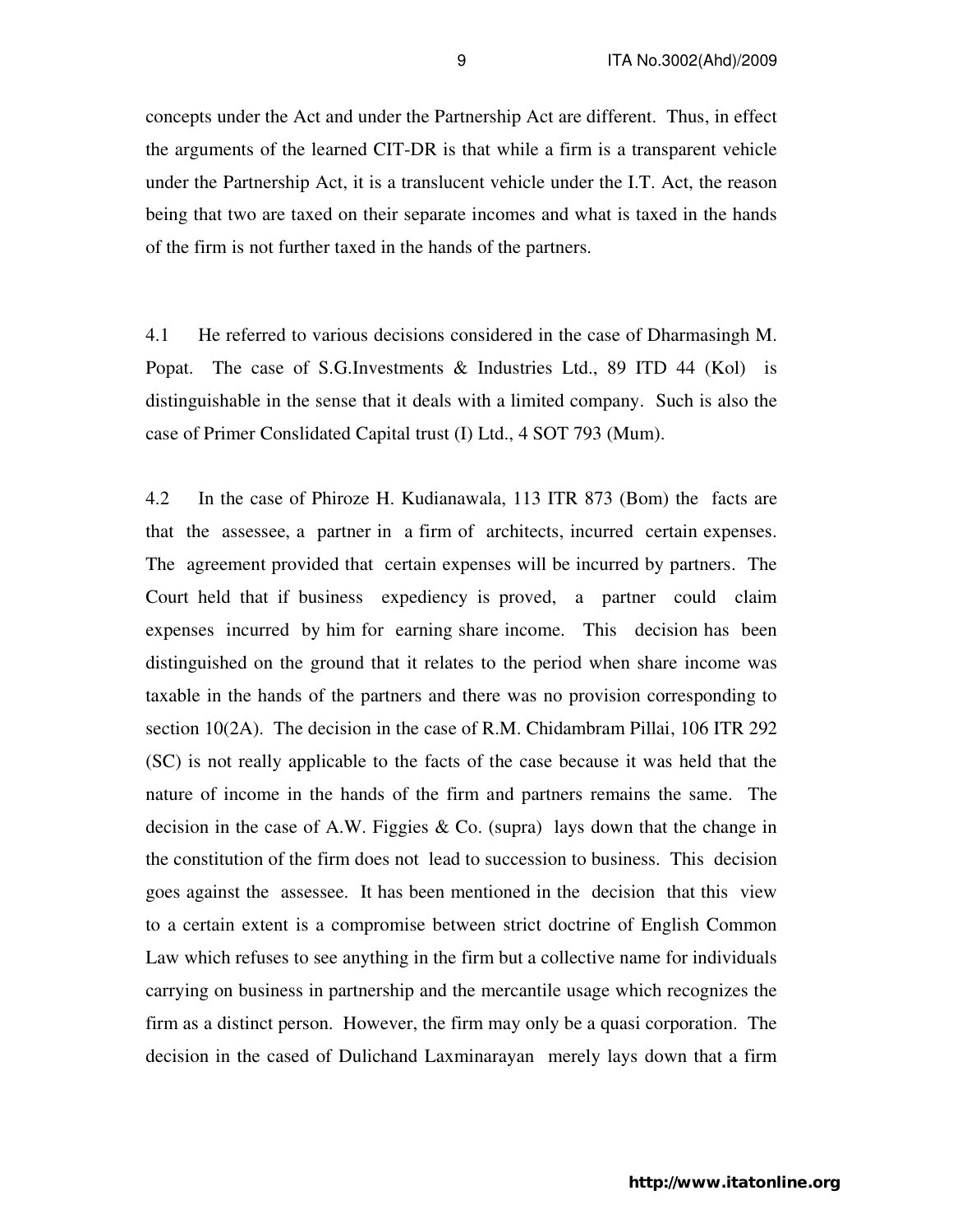cannot enter into an agreement of partnership with any one else, as it is not a legal entity under the Partnership Act. In the case of Malabar Fisheries Co., the question was regarding distribution of assets on extinguishment of partnership and it was held that there is no transfer. At the relevant point of time, there was no provision to deal with such a situation under the I.T.Act, although, now it is deemed to be a transfer. In the case of K. Kelukutty, it has been held that where the tax law is silent, one will have refer to law on partnerships. Thus, it is clear that where the field has been occupied by the tax law, there will be no necessity to refer to the law applicable to the partnership firms. This decision has been applied by the Tribunal in the case of Dharmasingh M. Popat . The question in the case of Bist & Sons was totally different, regarding the value of trucks in the hands of the partnership, which were earlier owned by the HUF and whose WDV had become NIL. In the case of CIT Vs. Kaluram Puranmal, 119 ITR 564 (Bom), the transactions between the partners and the firm are held to be transaction between two separate legal entities which supports the case of the Revenue. In the case of Chase Trading Co., similar proposition of law has been reiterated. The decision in the case of C.A. Abraham Vs. ITO and Another , (1961) 41 ITR 425 (SC) has been applied by the Hon'ble Tribunal in the case of Dharmasingh M. Popat (supra), in which it has been held that the word "assessment" includes both computation, imposition of tax liability and the machinery for enforcement thereof..

4.3 It has also been submitted that the case of ITO Vs. Daga Capital Management P. Ltd., (2009) 117 ITD 169 (Mum)(SB), Wimco Seedling Ltd. Vs. DCIT, 107 ITD 267 (Del)(TM) deal with the limited companies, and as such, are not applicable to the facts of the instant case. The decision in the case of Godrej  $\&$ Boyce Mfg. Co. Ltd. Vs. DCIT, 328 ITR 81 (Bom) can be relevant to the extent that it has been held that even prior to insertion of Rule 8D, all circumstances can be considered and disallowance can be made on a reasonable basis.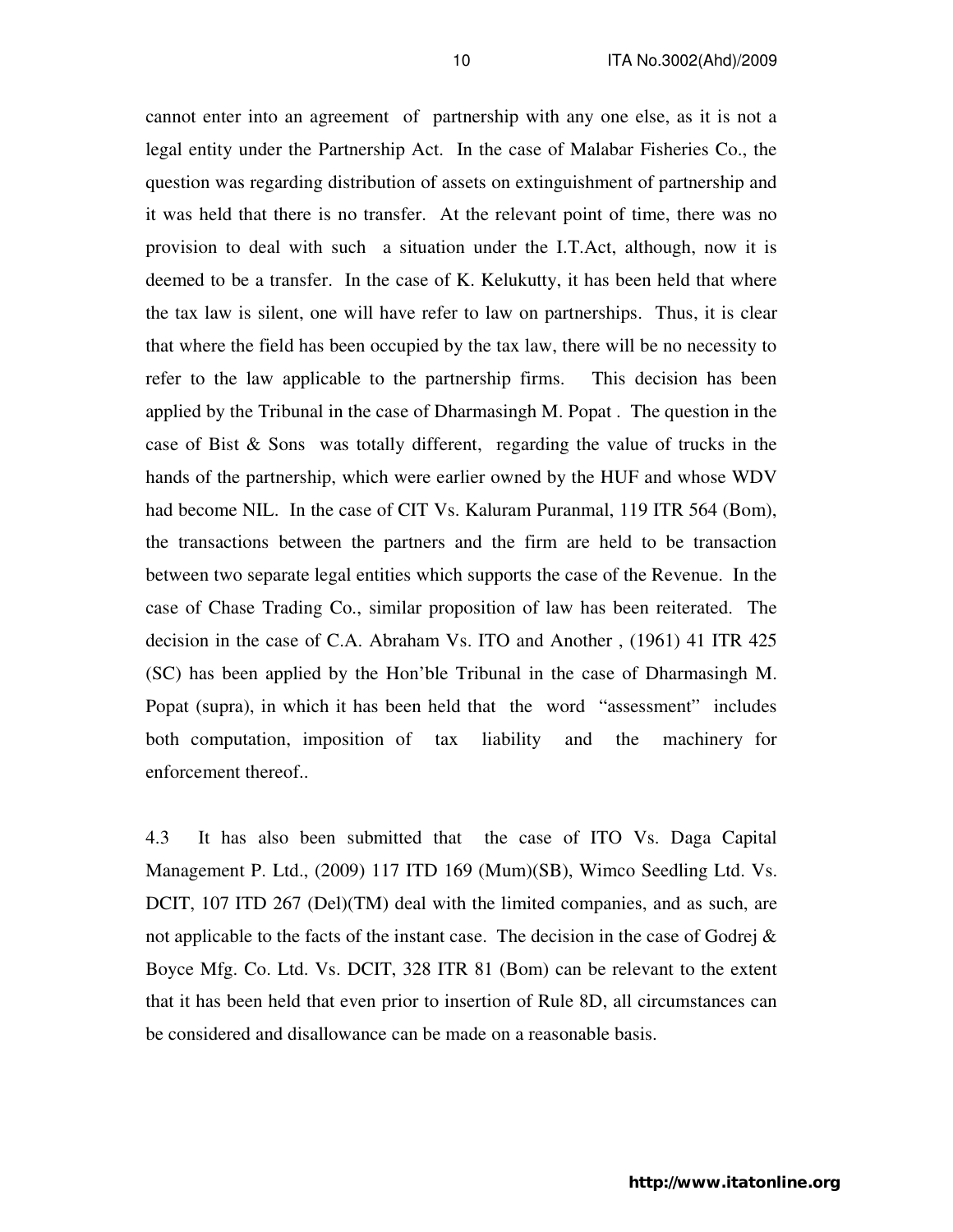4.4 Finally, it is argued that the scheme of taxation of a firm and its partners is that profit is taxed in the hands of the firm and, thus, the shares are excluded from the total income of the partners. A firm and its partners are two separate assessable entities and taxation of the profit of the firm in its hands does not lead to a conclusion that it has been taxed in the hands of the partners on the ground that the firm and its partners constitute only one entity. This field is occupied by the IT. Act under which profit is taxable in the hands of the firm and it is excluded from its total income of partners under Section 10(2A). The total income of the firm is different from total income of the partners. Accordingly, the learned CIT(A) rightly invoked the provisions contained in Section 14A and disallowed the expenses on proportionate basis.

5. In the rejoinder, it is submitted that the statutory changes made in the year 1993 do not really make a difference in the legal position that the firm is a compendium name of the partners. Therefore, when an income has been taxed in the hands of the firm, it automatically means that the partners have paid tax on the income because the profit allocated to them is from the amount left in the hands of the firm after payment of tax. Any other interpretation would lead to double taxation of the same income in the hands of the firm and partners.

6. We have considered facts of the case and submissions made before us. We find that difficulty in deciding the issue arises from the fact that while a firm is a transparent vehicle under the Partnership Act, it is considered to be a separate and distinct entity apart from its partners under the I.T. Act. Further, while share income is excluded from the total income of the partners under Section  $10(2A)$ , salary and interest are taxable in their hands as business income under Section  $28(v)$  of the Act. At the same time, "firm", "partner" and "partnership" have meaning respectively assigned to them in the Indian Partnership Act, 1932. The term "partner" also includes any person being a minor who has been admitted to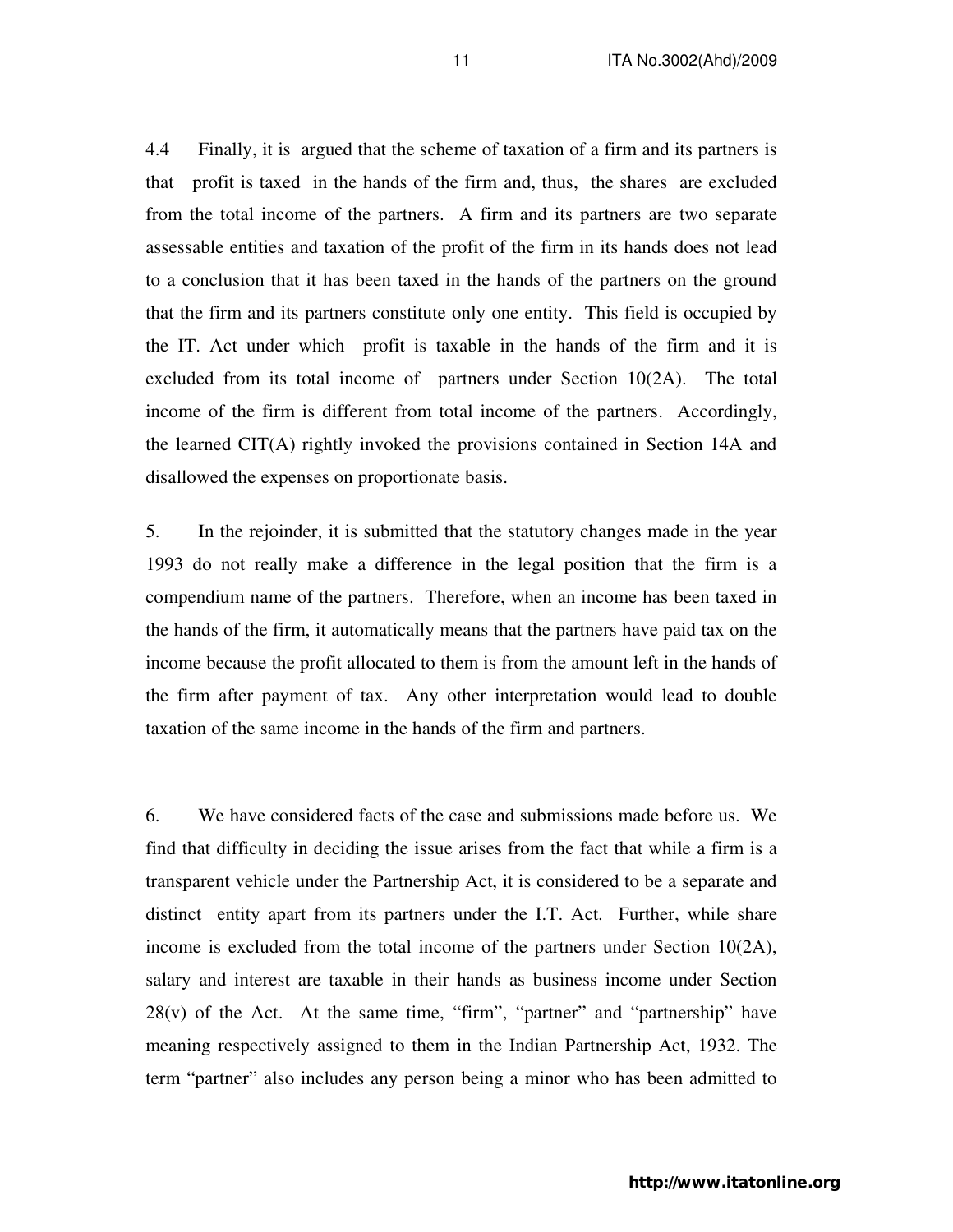the benefit of the partnership. Thus, the firm is somewhat translucent vehicle under the Act. This requires a combined reading of the provisions contained in sections 2(23) and 2(31) of the Act. Obviously, a firm cannot be equated with a limited company, which has been granted a separate and distinct legal *persona* under the Companies Act and which has been recognized under the Income Tax Act as such.

7. We have given careful consideration to various cases relied upon by the contesting parties. These cases inter-alia show that a firm can validly enter into an agreement with a partner regarding purchase and sale of assets etc.[Kaluram Puranmal; Chase Trading Co.]. Further it has been held that whenever the field is occupied by the tax law, the provision contained therein will become applicable, but where the field is left vacant, we will have to take assistance from the provisions contained in the Partnership Act for filling the vacuum under the tax law. [K. Kulakutty]. In so far as the issue before us is concerned, a firm and its partners are assessable separately on their total income in their names, notwithstanding the position of law under the Partnership Act that a firm is a compendium or the collective name of the partners. Thus, in so far as the taxation is concerned, the firm is not a pass-through vehicle. It is a translucent vehicle, as only the salary and interest paid to the partners are taxable under Section  $28(v)$  as business income. It has been so provided because there cannot be really be a relationship of employer and employee or debtor or creditor between the firm on one hand and the partners on the other hand. Even earlier, the salary and interest allocated to the partners were taxable as business income. The real change in the scheme of taxation is that the firm is taxed at a flat rate of income after deduction of interest and salary paid to the partners, and interest and salary are taxed in the hands of the partners as business income. Thus, it is clear that the amount taxed in the hands of the firm is not taxed again in the hands of the partners. This change has led to avoidance of double taxation because the firm does not have to pay tax on salary and interest income paid to the partners and the partners do not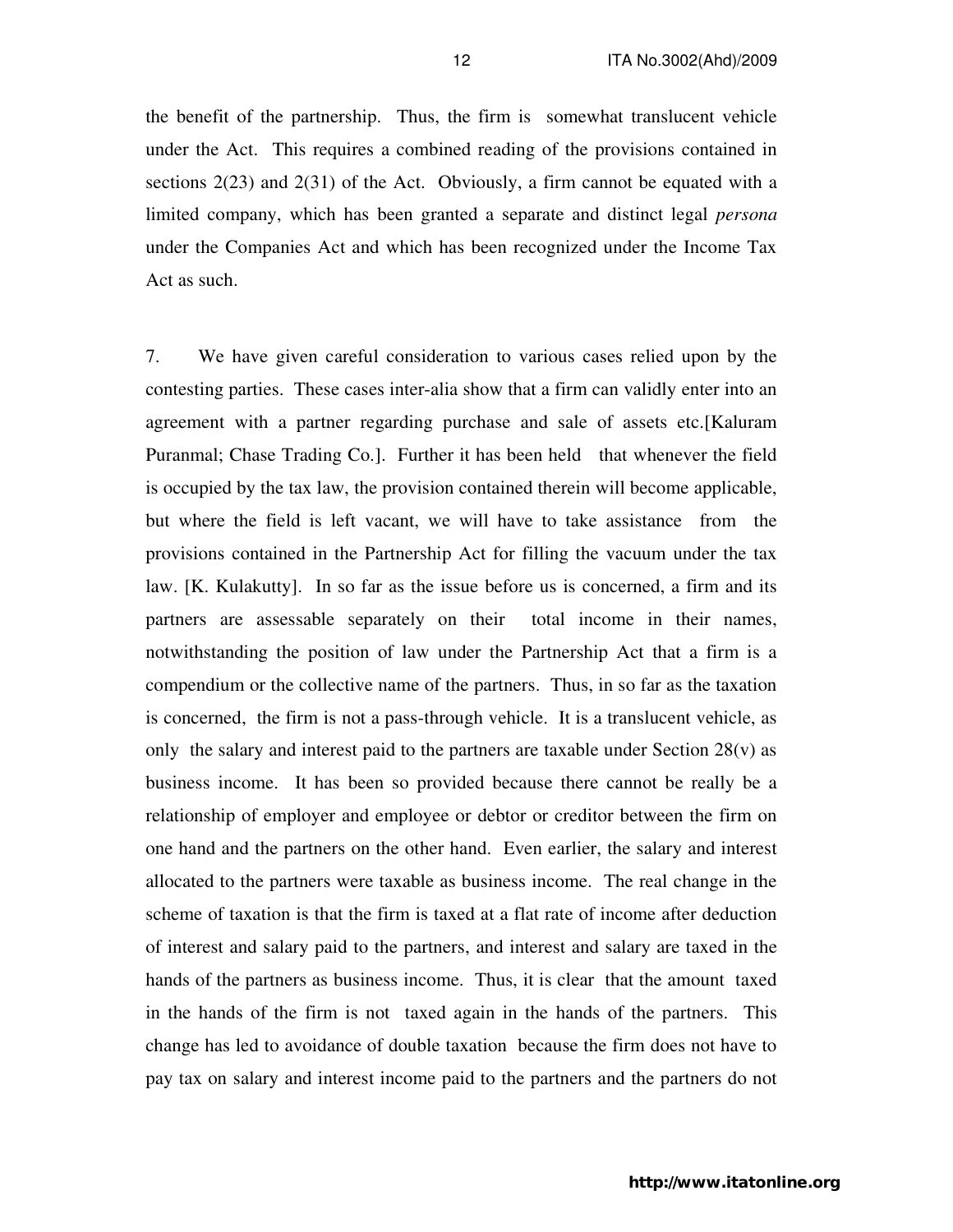have to pay tax on share income allocated to them. This is achieved by insertion of section  $10(2A)$  and  $28(v)$  in the Act. In so far as share income is concerned, the field is occupied by the tax law, as it is enacted that the share income shall not form part of total income of the partners. Therefore, in view of this specific provision and the fact that the firm and partners are separately assessable entities, it will be difficult to hold that the share income is not excluded from the total income of the partner because the firm has already been taxed thereon. When section 10(2A) speaks of its exclusion from the total income, it means, the total income of the person whose case is under consideration. The instant case is that of the partner and therefore what is to be examined is whether the share income is excluded from his total income. The answer is obviously in the affirmative. In such a situation, provision contained in section 14A will come into operation and any expenditure incurred in earning the share income will have to be disallowed. Thus, we agree with the learned CIT(A) that the provision contained in section 14A is applicable to the facts of the case. Further, it has been held in the case of Godrej & Boyce Mfg. Co. Ltd. (supra) that all facts may be taken into consideration for determining the quantum of disallowance to be made. This portion of the judgment is applicable only in respect of determination of quantum of disallowance. The learned  $CIT(A)$  has disallowed the expenditure in the ratio of income not included in the total income and the income received from the firm. In the absence of any argument regarding any error in this part of the decision, it is held that he was right in doing so.

8. Coming to the question regarding depreciation being an expenditure or not, it has been held in the case of Hoshang D. Nanavati (supra) that section 14A deals only with the expenditure and not any statutory allowance admissible to the assessee. The decision has been arrived at after considering the decision in the case of Nectar Bebverages Pvt. Ltd. Vs. DCIT (2009) 314 ITR 314. The ld. CIT (DR) has not been able to displace the ratio of these cases. Thus, on consideration, we find that section 14A uses the words "expenditure incurred by